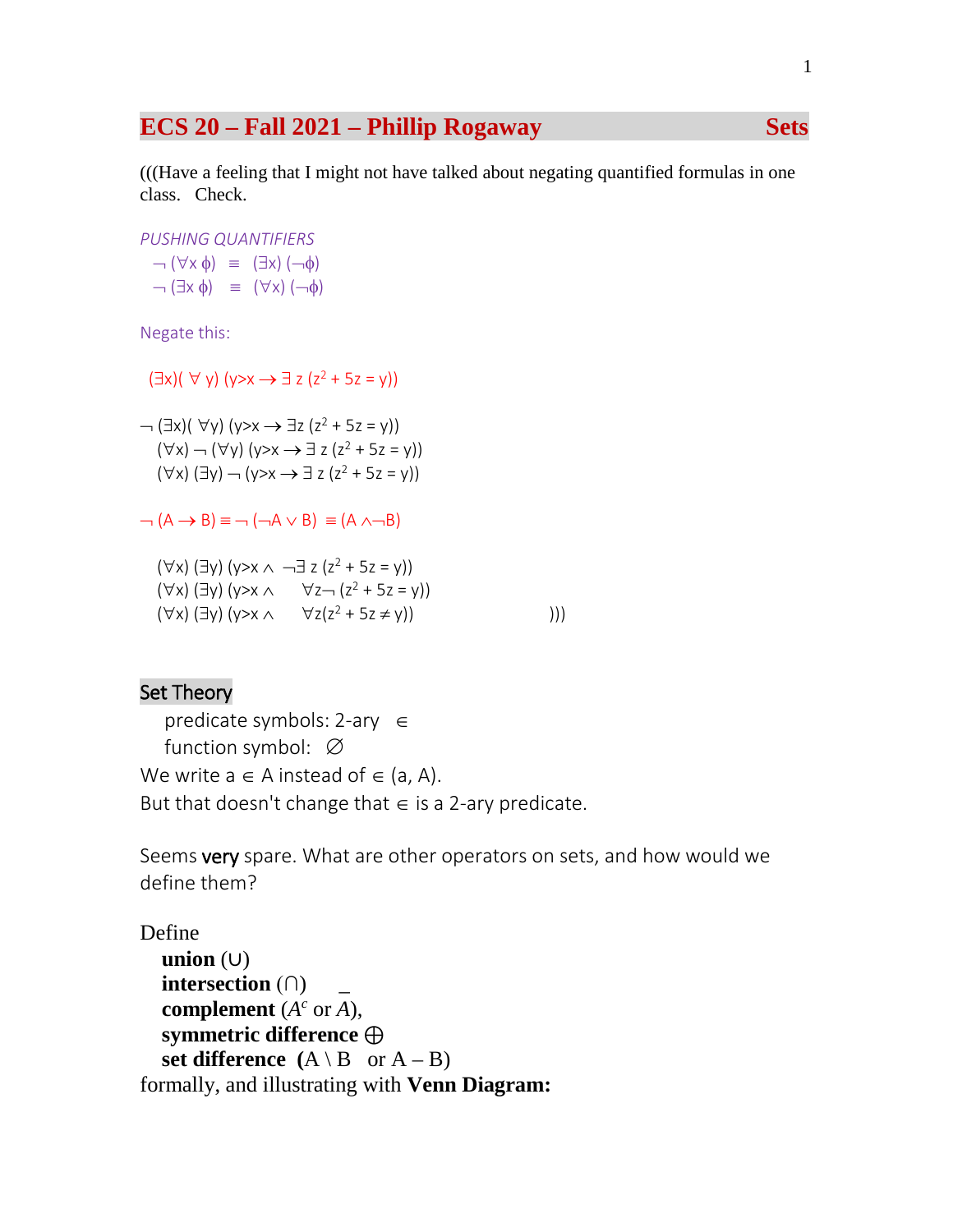

Eg: "For any pair of sets, x and y, there a set  $x \cup y$  that contains all of the elements of x and y"

 $(\forall x)(\forall y)(\exists z)(\forall u)$  (u∈z ↔ (u∈x)  $\vee$  (u ∈ y))

We can do infinite unions and intersections too. Represented using the bigcup and big-cap notation.

```
What is \bigcup {2n}
         n \in \mathbb{N}What is \bigcup \{(x,y): y=mx+b\}m, b \in \mathbb{R}Def: S = T iff x∈S ↔ x∈T 
Def: S ⊂ T if x ∈ S → x ∈ T{a, b} \subseteq {a, b, c} YES
{a, b} \subseteq {a, b} YES
{a \ b} \subseteq {a, d, e} NO
\emptyset \subseteq \{\text{a},\text{b},\text{c}\} YES (explain)
\{\emptyset\} \subseteq \{a,b,c\} NO
\{\varnothing\} \subseteq \{\{\varnothing\}\} YES
T/F: for all S, \emptyset \subseteq S: True
  a \notin A = \neg (a \in A)A \subset B ::= (\forall x)(x \in A \rightarrow x \in B)A \supseteq B ::= (\forall x)(x \in B \rightarrow x \in A)
```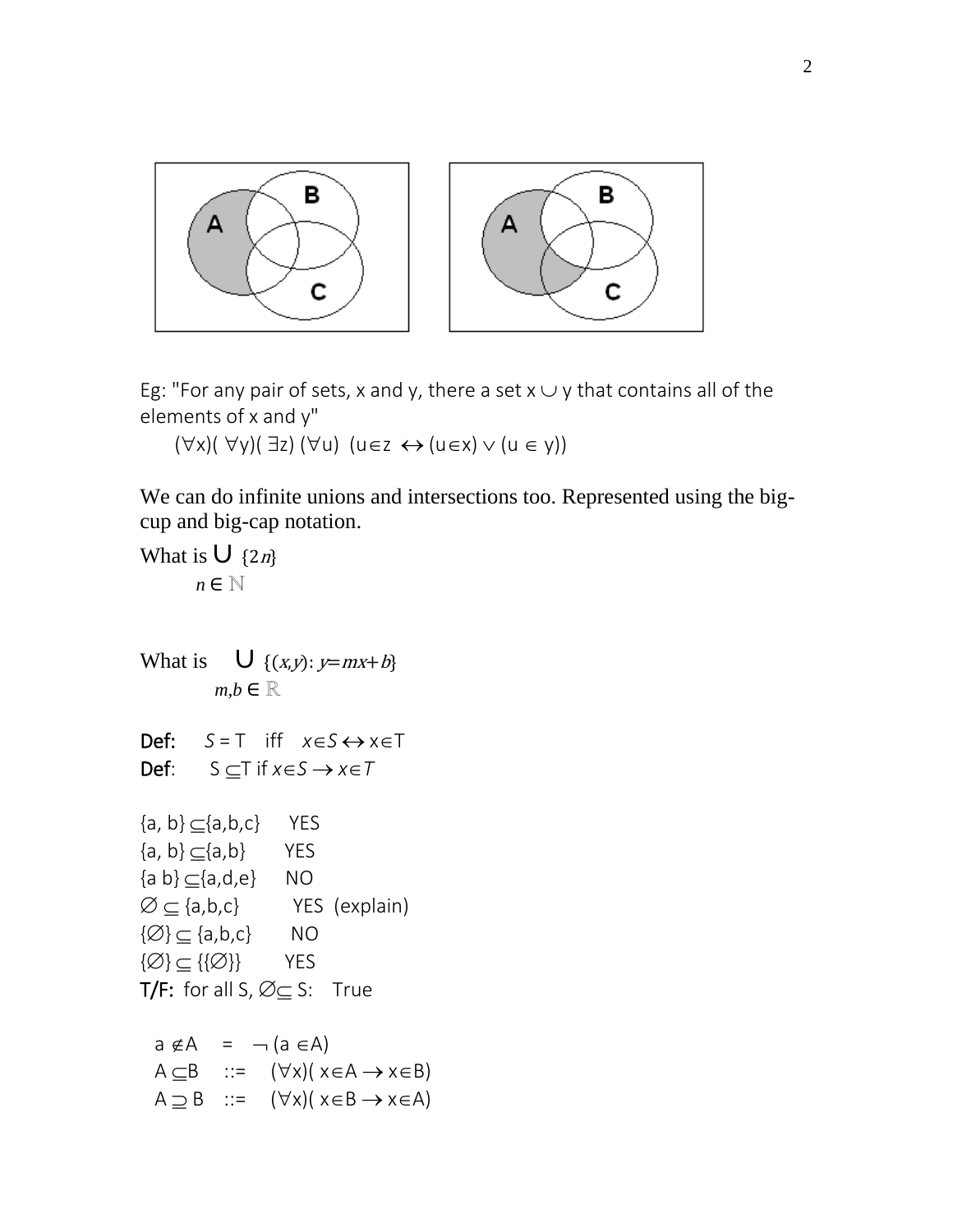Can a set contain a set? **Yes**. *S* = { N, {2,3}, [0,1]}.

Can a set contain the empty set? **Yes** In fact, we even use this for defining natural numbers!

 $0 ::= \emptyset$  $1 ::= \{0\} = \{\emptyset\}$  $2 ::= \{0,1\} = \{\emptyset, \{\emptyset\}\}\$  $3 ::= \{0,1,2\} = \{\emptyset, \{\emptyset\}, \{\emptyset, \{\emptyset\}\}\}\$ …

Algebra of sets

 $A \cup A = A$   $A \cap A = A$  $A \cup (B \cup C) = (A \cup B) \cup C$   $A \cap (B \cap C) = (A \cap B) \cap C$  $A \cup B = B \cup A$   $A \cap B = B \cap A$  $A \cup (B \cap C) = (A \cup C) \cap (B \cup C)$   $A \cap (B \cup C) = A \cap B \cup A \cap C$  $A \cup \varnothing = A$   $A \cap \varnothing = \varnothing$  $A \cup U = U$   $A \cap U = A$  $(A^c)^c = A$  $A \cup A^{c} = U$   $A \cap A^{c} = \varnothing$  $U^c = \emptyset$   $\emptyset^c = U$ 

 $(A \cup B)^c = A^c \cap B^c$  $(A\cap B)^c = A^c \cup B^c$  <-- De Morgan's laws

Let's prove one of these—say the first of the two De Morgan's laws. Often one proves that two sets are equal by showing that each is a subset of the other. But if we're careful we can save some work by chaining every thing together if if-and-only-ifs: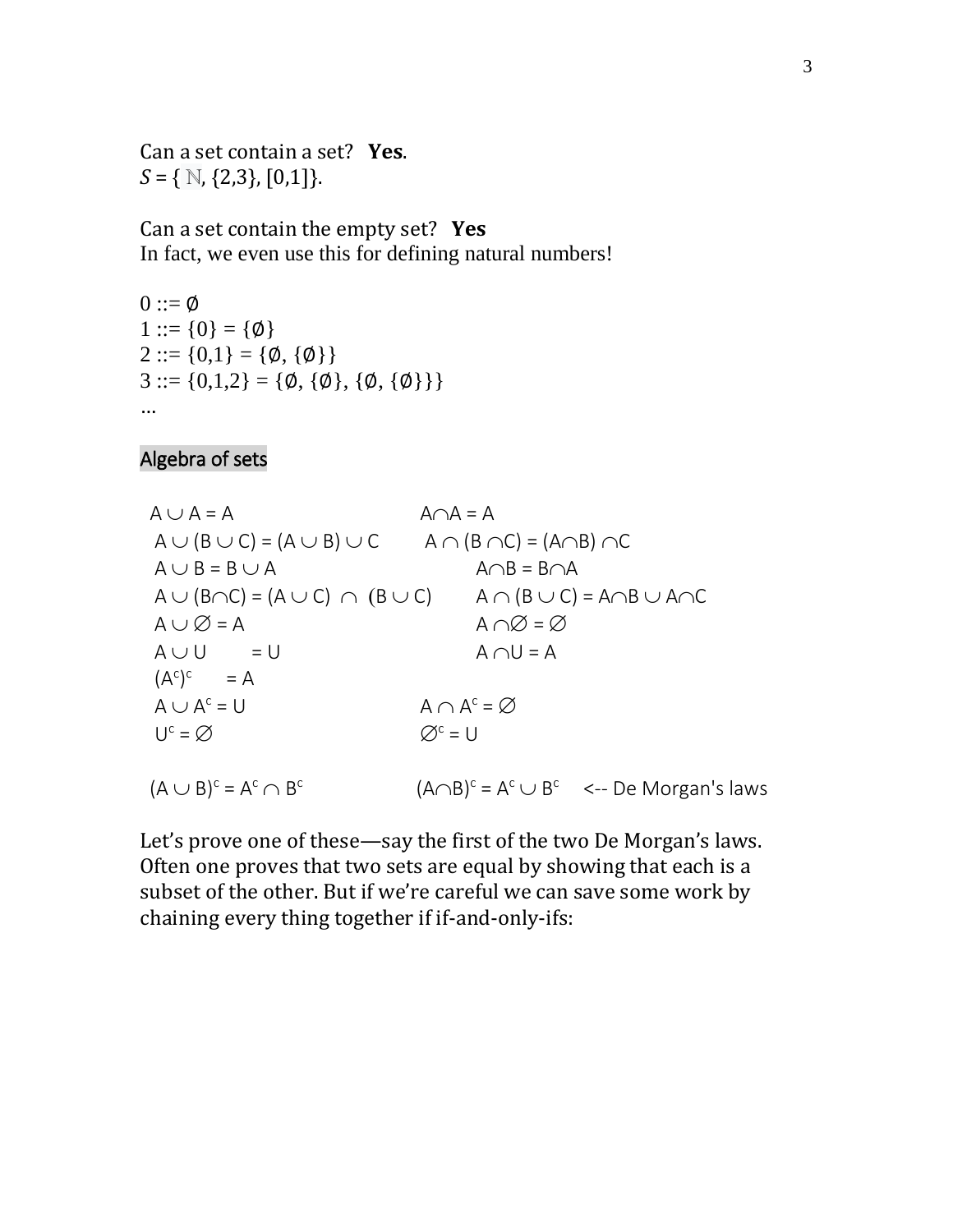To show  $(A \cup B)^c = A^c \cap B^c$ it's enough to show that  $x \in (A \cup B)^c$  iff  $x \in A^c \cap B^c$ . Well  $x \in (A \cup B)^c$  iff  $\neg (x \in A \cup B)$  iff // Definition of the complement of a set  $\neg (x \in A \lor x \in B)$  iff // Definition of union of two sets  $\neg ( x \in A \ \lor \ x \in B)$  iff // Definition of union of two sets  $\neg ( x \in A) \land \neg ( x \in B)$  iff // De Morgan's law in the *logical*  $(x \in A) \land \neg (x \in B)$  iff // De Morgan's law in the *logical* setting  $x \in A^c \land x \in B^c$  iff // definition of the complement of a set *//* definition of the complement of a set  $x \in A^c \cap B^c$ // definition of intersection

Try to do the other De Morgan's law analogously  $(A \cap B)^c = A^c \cup B^c$ 

#### **Ways to specify sets**

 $A = \{2i+1: i \in \mathbb{Z}\}\$  $= \{..., -5, -3, -1, 1, 3, 5,...\}$  // But do we really all agree on the meaning of the …  $= {x: x is an odd integer}$  $= {n: n \in \mathbb{Z} \text{ and } \neg (\exists j \in \mathbb{Z}) (2j=n)}$ **Or**

Let *P* be the set of prime numbers.  $P = \{n: n \text{ is a prime number}\}$ *P* = { $n \in \mathbb{N}$ : *i* | $n \rightarrow i$  =1 ∨ = $n =$ -1 ∨ *i* = $n$  ∨ *i* = - $n$ }  $P = \{2,3,5,7,11,...\}$ 

Some important sets for math and computer science

 $\mathbb{N} = \{1, 2, 3, ...\}$  // some books include 0, some don't  $\mathbb{R} = \{x : x \text{ is a real number}\}\$  $\mathbb{Z} = \{...,2,-1,0,1,2,...\}$  $\mathbb{Q} = \{m/n: m, n \in \mathbb{Z}, n \neq 0\}$ 

[ *a*.. *b*] integers between *a* and *b*, inclusive. [ *a*, *b*] reals between *a* and *b*, inclusive

 $[1..N] = \{1, 2, ..., N\}$  $[N] = \mathbb{Z}_N = \{0, 1, ..., N-1\}$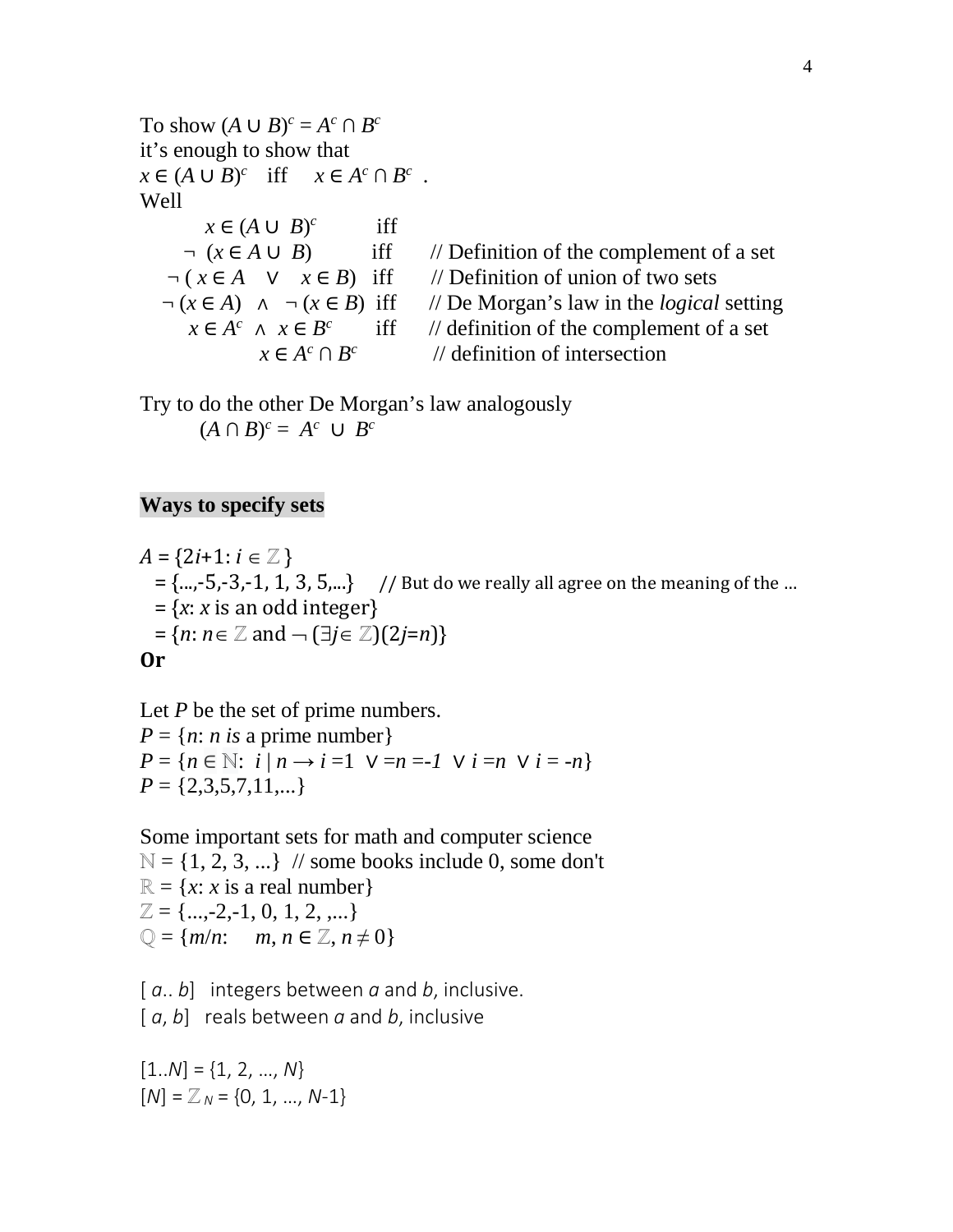Naïve set theory, where we describe sets with natural language, where we write things like {x: …} with it being *implicit* the universe *U* from which x is drawn, can sometime run into trouble. Examples:

- (1) Sets can contains sets. Give examples. But can a set contain itself? If we casually allow stuff like that, we encounter **Russell's paradox:** Let  $S = \{x \mid x \notin x\}$ *Problem*: is *S*∈ *S* iff *S*∉ *S*. Carefully go through the reasoning for this contradiction.
- (2) Let BIG be the largest natural number that can be described with fewer than 200 characters of English text. *//92 chars*

What's wrong with this? Let BIGGER be one more than BIG, where BIG is the largest natural number that can be described with fewer than 200 characters of English text. *//142 chars* What's wrong is very subtle—really has to do with English being too imprecise to do this. If you're more careful about your descriptive language, you *can* define huge number with this approach. It becomes the "busy beaver function" of computability theory.

## **More operators on sets**

### **Cartesian Product (= Cross product)**

 $A \times B = \{(a,b): a \in A, b \in B\}$ 

Use  $A^n$  for the *n*-fold cross product.  $A \times A \times \cdots \times A$ . How many times will *A* appear?  $n-1$ , not *n*.

 $\mathbb{R}^2$  points in the plane

 $A \times B \times C$ : Thought of as ordered triples  $\{(a,b,c): a \in A, b \in B, c \in C \}$  as opposed to pairs the first element of which is a pair.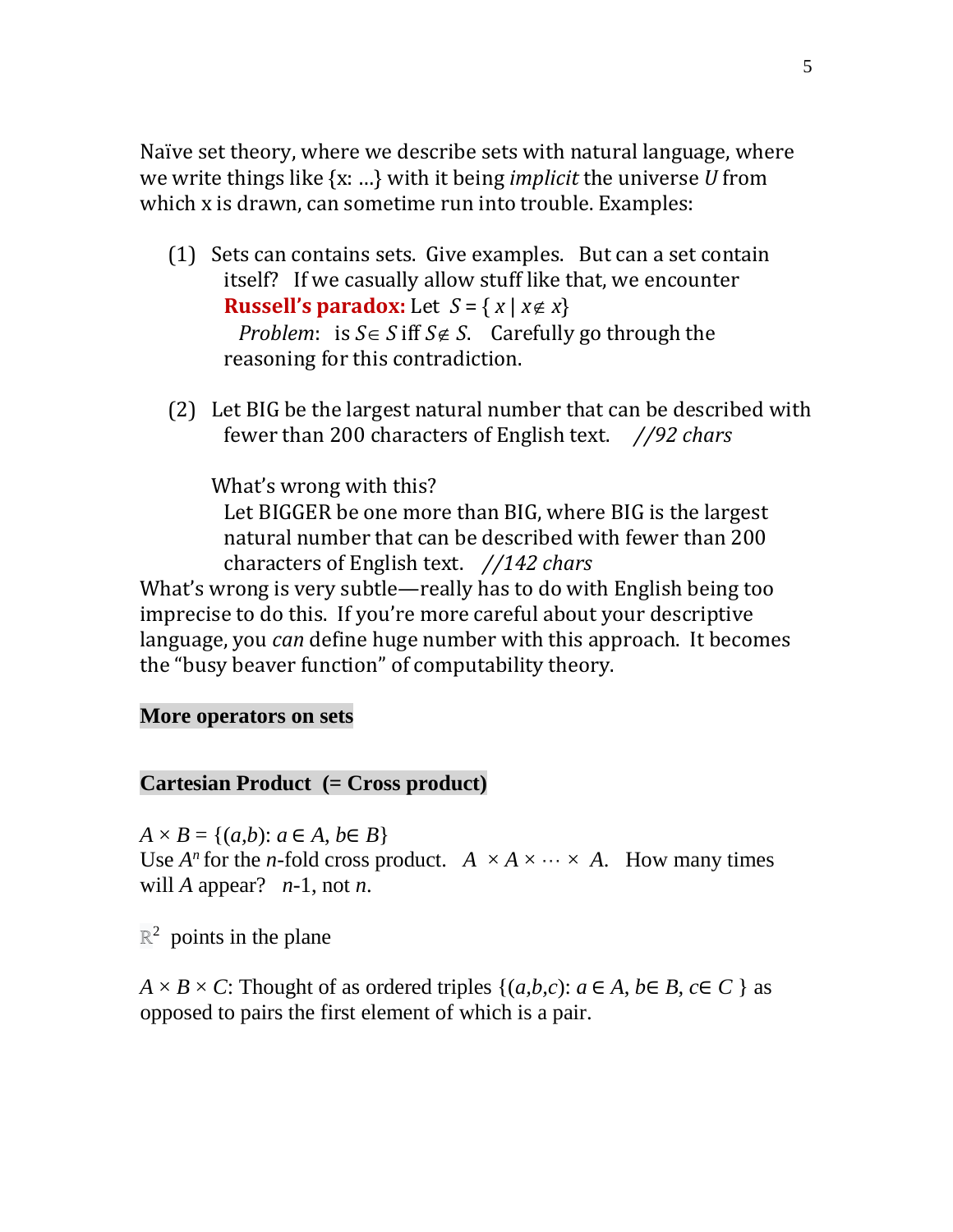*A*<sup>*n*</sup> for the *n*-fold cross product of *A* with itself to pairs the first element of which is a pair.

How would you name an infinite collection of grid points in the plane?  $\mathbb{Z} \times \mathbb{Z}$ 

Practice: Name all lines on the plane in set notation.  $S = \{L: L$  is a line in the plane

Or how about:  $L_{m,b} = \{(x, y) \in \mathbb{R}^2: y = mx + b\}$  $L_a = \{(x, y) \in \mathbb{R}^2 : x = a\}$ *S* = {  $L_{m,b}$ :  $m,b \in \mathbb{R}$  } ∪ { $L_a$ :  $a \in \mathbb{R}$ }

# **Sets of Strings (=Languages)**

**For computers**, important sets correspond to those things that our architectures natively manipulate:

 $BYTES = \{0,1\}^8$ WORDS32 =  $\{0,1\}^{32}$ WORDS64 =  $\{0,1\}^{64}$ 

These are sets of **strings**, a fundamental thing we consider sets of. What are strings?

An **alphabet** is a finite, nonempty set. We call its elements **characters**. Eg: {0,1}, {0,1,2,3,4,5,6,7,8,9}, {a,b}, {a,b,…,z}, ASCII

A **string** is a finite sequence of characters.

Eg: hello, "this big dog", 10110011

 Includes the **empty string**, ε , the unique string of length 0. There's a basic operation on strings, **concatenation**. You stick them together. Hello  $\circ$  There = HelloThere Routinely written with a suppressed operator:  $x y = x \circ y$ .

An important kind of set in computer science is a **set of strings**. A set of strings is called a **language**.

In formal language theory, when we write  $L<sup>n</sup>$  we aren't taking an n-wise cross product but, instead, applying the concatenation operator n-1 times.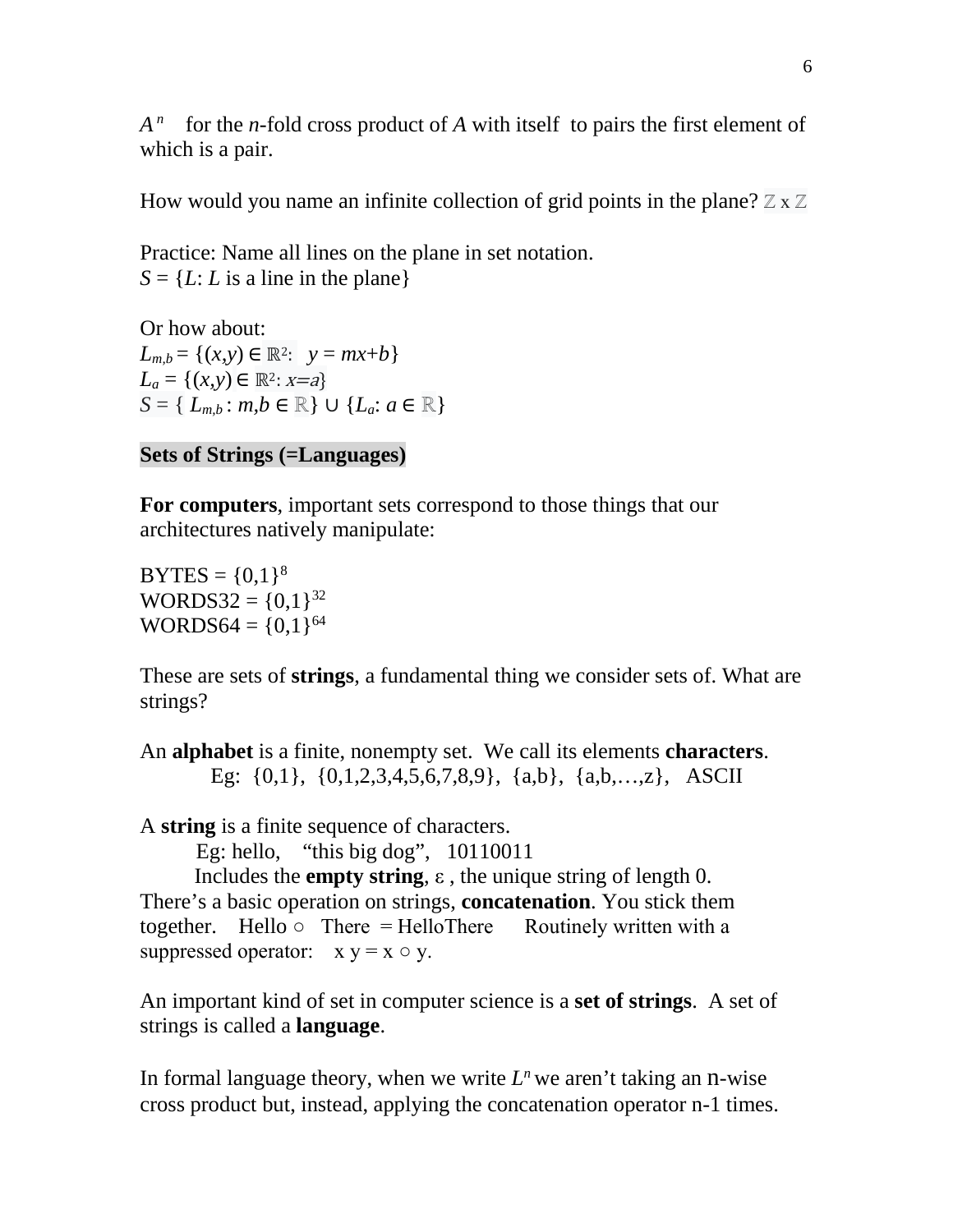So we don't end up with tuples; we end up with strings. You could regard strings as tuples, of course. Yet there is a bit of difference in how we understand these products:

 $\{0,1\} \times \{0,1\} = \{(0,0),(0,1),(1,0),(11)\}\$  ${0,1} \circ {0,1} = {00,01,10,11}$  $\{0,00\} \times \{0,00\} = \{(0,0), (0,00), (00,0), (00,00)\}$ 

 ${0,00}$   ${0,00}$   ${0,00}$  = {00,000,0000}

Not the same—even if we regard strings as tuples. Because 0 00 and 00 0 are treated as the same.

# **Representing Integers**

You're all familiar by now with representing unsigned numbers between 0 and  $2<sup>n</sup> - 1$  in an n-bit value. How do we represent negative numbers, too? Something that better approximates our abstraction of an integer?

The most natural answer, perhaps, is

*1-bit n-1 bits* Sign Unsigned-Value

If we establish the convention of using a Sign bit of 0 for a positive value and a Sign bit of 1 for a negative value, then we end up with bytes, for example, representing [-127, …, 127]. But we also, rather strangely, end up with one representation for a "positive zero" and one representation for a "negative zero". Illustrating it for nibbles instead: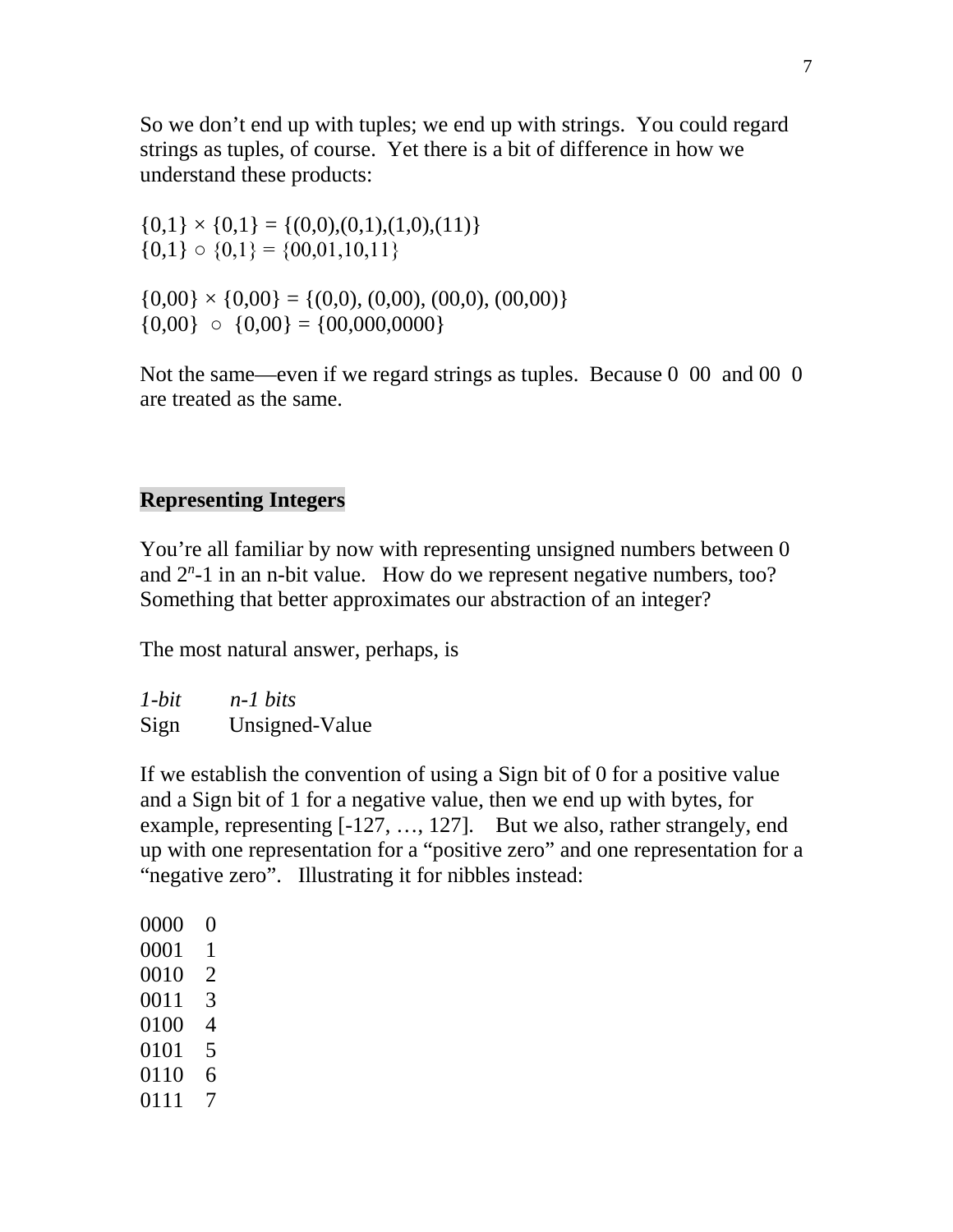1000 -0 1001 -1  $1010 -2$ 1011 -3 1100 -4 1101 -5 1110 -6 1111 -7

The -0 is weird, but maybe we wouldn't really care. On the other hand, if we try adding  $5 + (-3)$ , for example, we get

 $0101 = 5$  $+ 1011 = -3$ -------

0000 which isn't the right answer

We can solve both problems at the same time by thinking of 0..15 as being arranged in a circle, and using this to suggest what the "right" representation is for  $-1, -2, \ldots$ 

 $0000 = 0$  $-1 = 1111$   $0001 = 1$  $-2 = 1110$   $0010 = 2$  $-3 = 1101$  0011 = 3  $-4 = 1100$  0100 = 4  $-5 = 1011$  0101 = 5  $-6 = 1010$   $0110 = 6$  $-7 = 1001$   $0111 = 7$  $-8 = 1000$ 

Moving clockwise is adding 1; moving counterclockwise is subtracting 1. In some sense, -1=15; they are just different names for the same point. For that matter, binary 1000 corresponds to  $+8$  and to  $-8$  both. But if we are going to map the 16 points to a subset of the positive and negative integers, it makes sense to make the switch-over where the leading bit of 1. Hence the asymmetry of MININT=-8 while MAXINT=7 (for an 8-bit representation). For 32-bits, we'd have MAXINT =  $2^{31}$ -1 = 2147483647 and MININT =  $-2^{31}$  $= 2147483648$ . Not that big—2+ billion. 64-bits is more reasonable, with  $2^{63}$  being about  $10^{19}$ .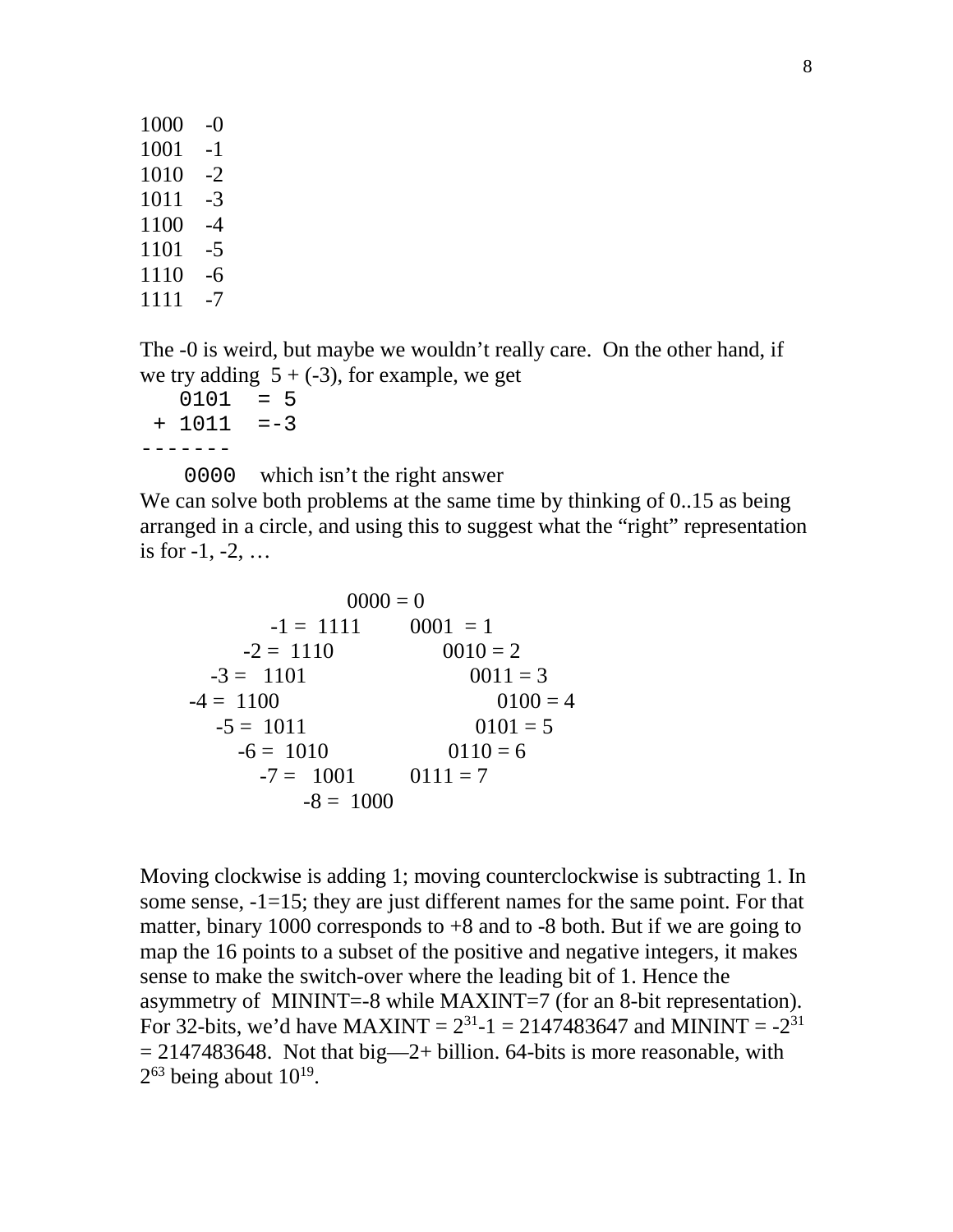This is just suggestive, though; does it work?

$$
0101 = 5
$$
  
+ 1101 = -3  
------  

$$
0010 = 2
$$
 which is the right answer. And so are the rest?

Here's the recipe:

To compute –A:

write the unsigned A, take the bitwise complement, the add 1

Why does this work? In a nutshell..

 $\mathcal{L}=\mathcal{L}$  $A + A = 11...11 = -1$ , so

 $\sim$   $\sim$  $A + (A + 1) = 0$ , whence the parenthesized quantity is -A

We will revisit this when we consider the world of integers mod N.

# **Representing Floating Point Numbers IEEE 754**

IEEEFLOAT32 =  $\{0,1\}^{32}$ IEEEFLOAT64 =  $\{0,1\}^{64}$  = representing exponents -1022 .. 1023 (about 16 digits of accuracy)

Weirder than you may think

- sign, significand (=coefficient), exponent (-1)<sup>sign</sup> · signficand· 2<sup>exponent</sup>EEF
- + **∞** and **−∞**
- NaN (of various kinds)
- Zero can be +0 or  $-0$



**Single Precision IEEE 754 Floating-Point Standard**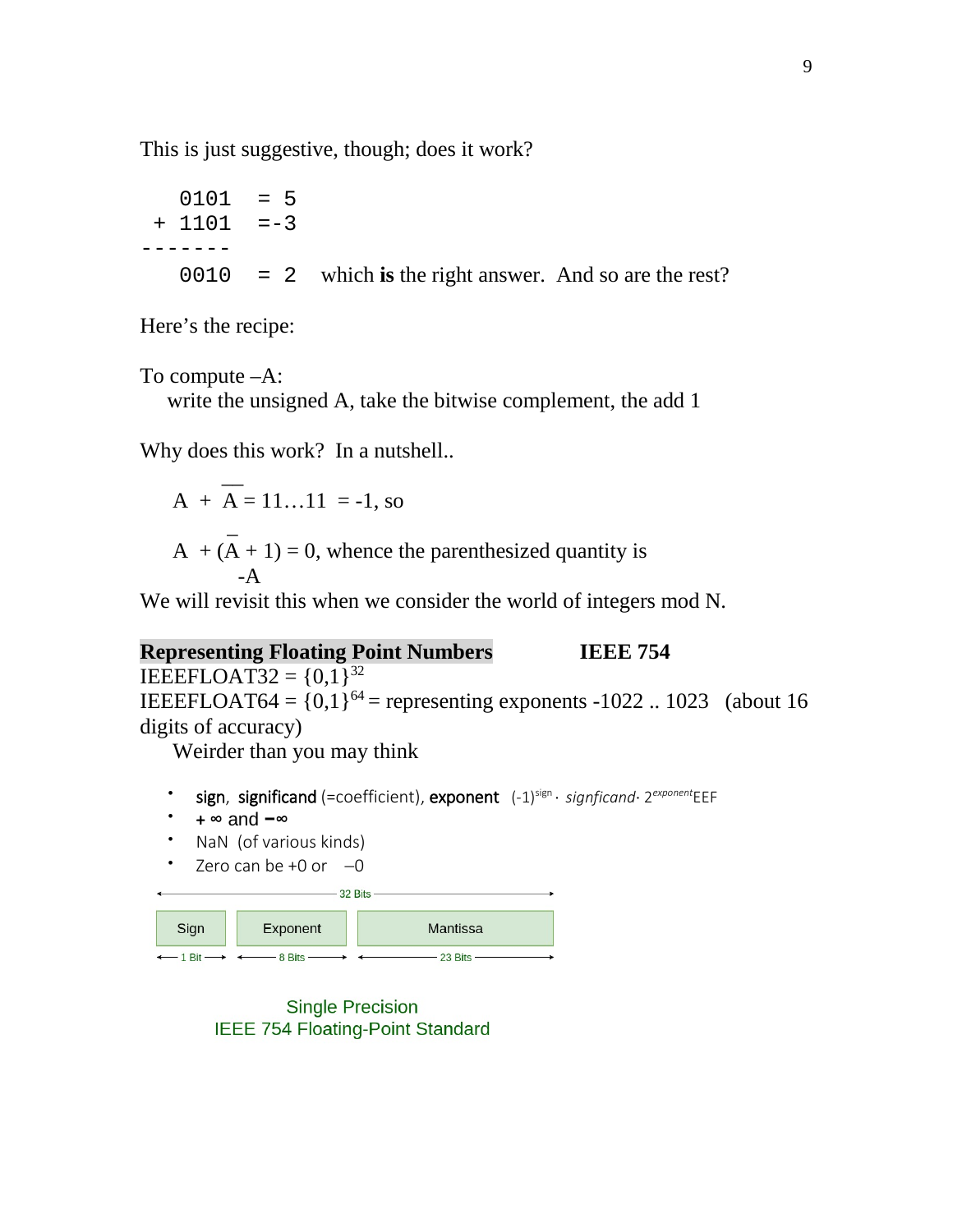|                                  |          | 64 Bits         |  |
|----------------------------------|----------|-----------------|--|
| Sign                             | Exponent | <b>Mantissa</b> |  |
| $\leftarrow$ 1 Bit $\rightarrow$ | 11 Bits  | 52 Bits         |  |

### **Double Precision** IEEE 754 Floating-Point Standard

| <b>TYPES</b>                           | <b>SIGN</b> | BIASED EXPONENT NORMALISED MANTISA BIAS |      |
|----------------------------------------|-------------|-----------------------------------------|------|
| Single precision 1(31st bit) 8(30-23)  |             | $23(22-0)$                              | 127  |
| Double precision 1(63rd bit) 11(62-52) |             | $52(51-0)$                              | 1023 |
|                                        |             |                                         |      |

## Example

85.125

 $85 = 1010101$  $0.125 = 001$  $85.125 = 1010101.001$  $=1.010101001 \times 2$ <sup>^6</sup>

 $sign = 0$ 

## **1. Single precision:**

biased exponent **127+6=133**

#### **133 = 10000101**

### Normalized mantissa = **010101001**

We will add 0's to the right complete the 23 bits

The IEEE 754 Single precision is 0 10000101 01010100100000000000000

This can be written in hexadecimal form **42AA4000**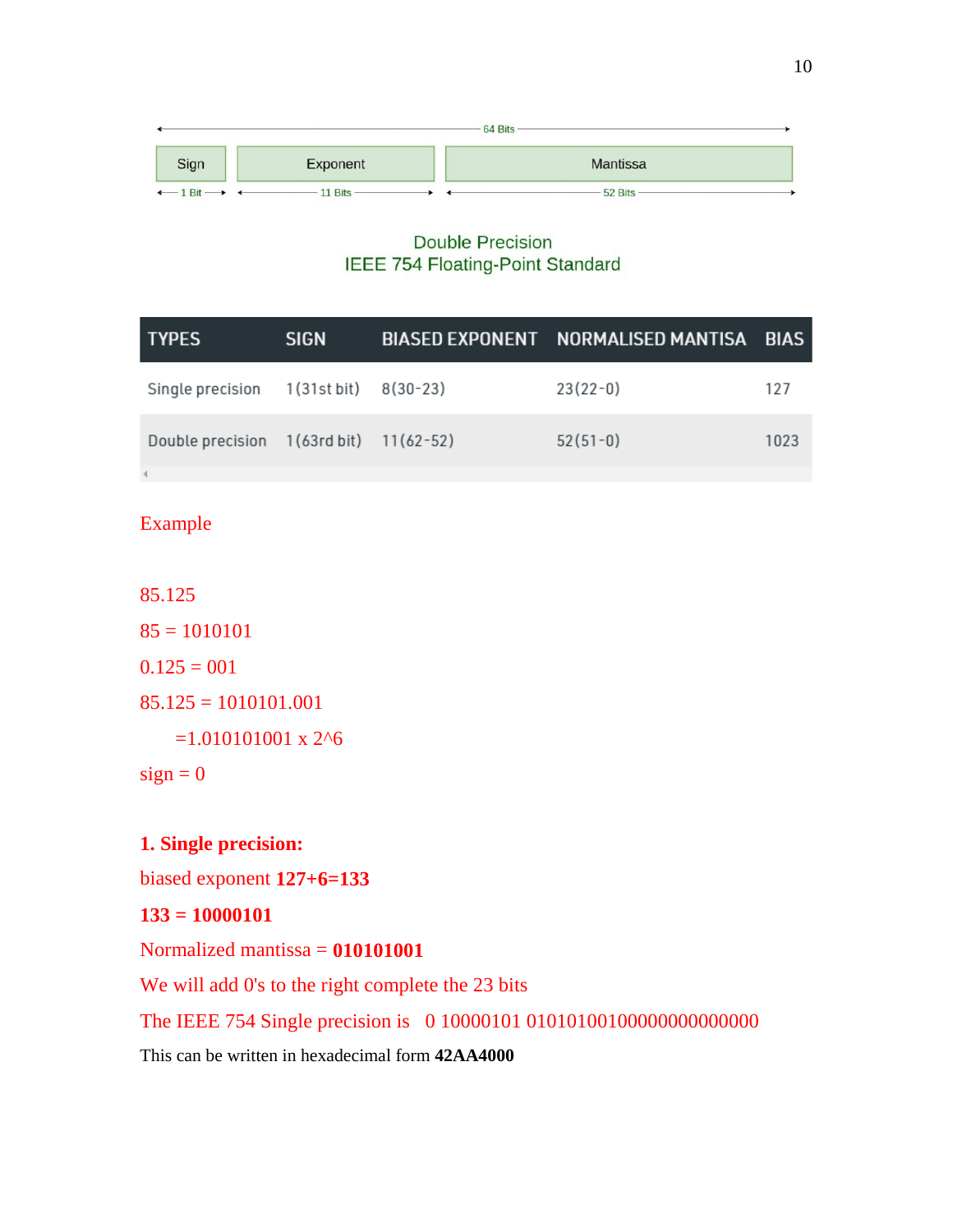#### **2. Double precision:**

biased exponent 1023+6=1029  $1029 = 10000000101$ Normalised mantisa  $= 010101001$ we will add 0's to complete the 52 bits

The IEEE 754 Double precision is:

= 0 10000000101 0101010010000000000000000000000000000000000000000000

This can be written in hexadecimal form **4055480000000000**

**Special Values:** IEEE has reserved some values that can ambiguity.

• **Zero –**

Zero is a special value denoted with an exponent and mantissa of 0. -0 and +0 are distinct values, though they both are equal.

• **Denormalized –**

If the exponent is all zeros, but the mantissa is not then the value is a denormalized number. This means this number does not have an assumed leading one before the binary point.

• **Infinity –**

The values +infinity and -infinity are denoted with an exponent of all ones and a mantissa of all zeros. The sign bit distinguishes between negative infinity and positive infinity. Operations with infinite values are well defined in IEEE.

• **Not A Number (NAN) –**

The value NAN is used to represent a value that is an error. This is represented when exponent field is all ones with a zero sign bit or a mantissa that it not 1 followed by zeros. This is a special value that might be used to denote a variable that doesn't yet hold a value.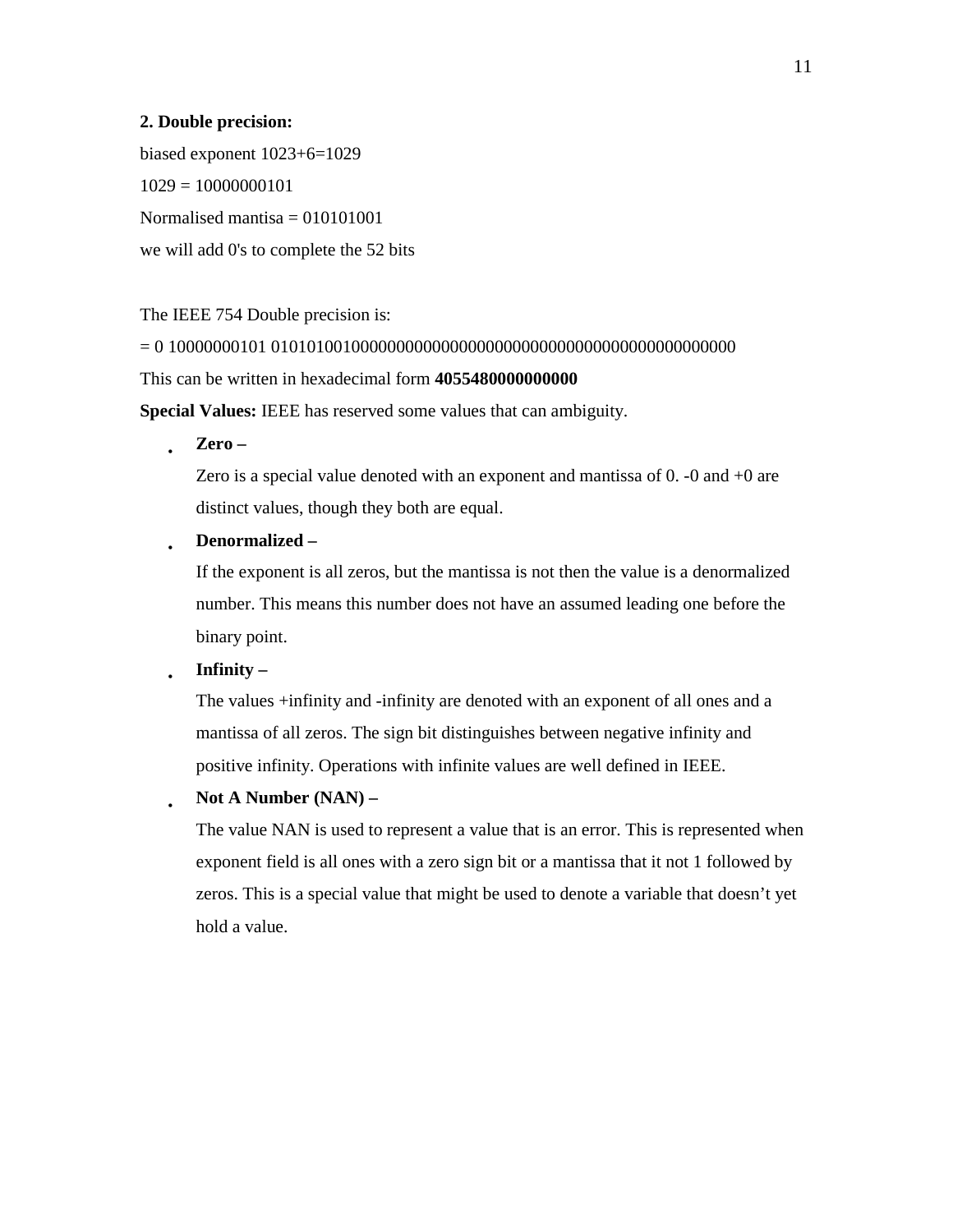

[William Kahan.](http://en.wikipedia.org/wiki/William_Kahan) Primary architect of the **IEEE** 

[754](http://en.wikipedia.org/wiki/IEEE_754) floating-point standard

Or particular language: The set of all valid C programs The set of valid URLs The set of valid http programs

# **Sets with operations**

What makes many sets interesting is the complement of operations that they support. You can add integers. You can multiply them. You can add and multiply WORD64 values. The operations are related but not the same. You can do logical operations on Boolean values. Etc. When we think about sets, we often want to think about the operations that go with them.

Sometimes these things are so tightly coupled that we think of the set along with the operations as the thing, rather than the set itself. We identify the key properties that the operation has, or is required to have. We do this both in pure mathematics and in computer science. A couple examples:

**Group** A group is a set G together with an operation  $\cdot$  where: 1)  $(x \cdot y) \cdot z = x \cdot (y \cdot z)$ ; 2) there exists an element 1 in G such that  $x \cdot 1 = 1 \cdot x = x$ ; 3) for every element *x* there is an element *y* such that  $x \cdot y = 1 = y \cdot x$ 

Sometimes we write the operation as  $+$  and the unit as 0. Whether we write it one way or the other is irrelevant; the properties demanded are the same. (But I think when we write it  $+$  there might be an implication that it's communitive.)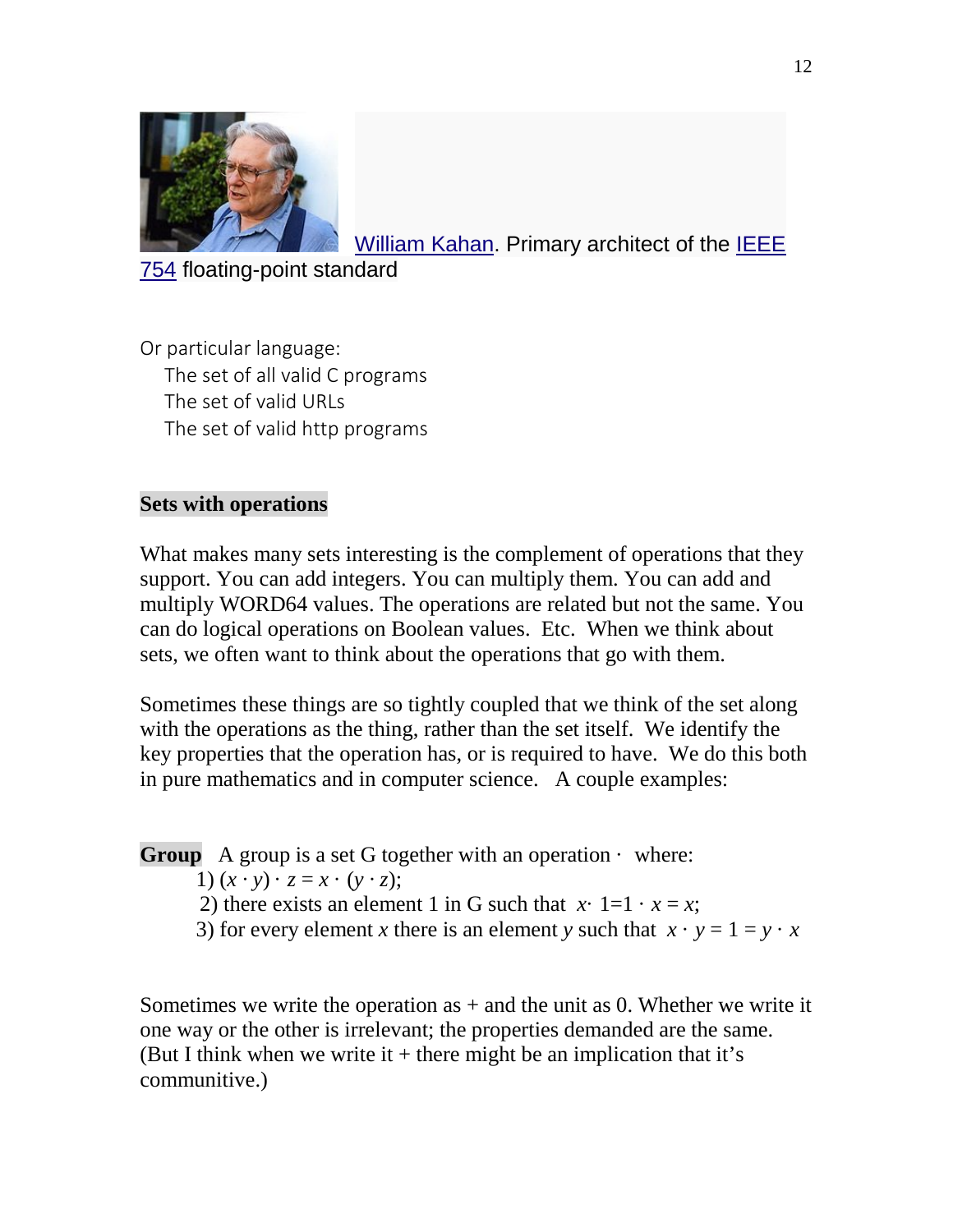Example: Booleans with xor. Example: Equal-length binary strings with bitwise xor Example: Integers with customary addition Example: WORD32 with an operation of addition that throws away the carry (that is,  $\mathbb{Z}_{2^{A32}}$  ) Reals with multiply *Explain why not* Example: ℝ - {0} under customary multiplication Strings with concatenation *Explain why not*

But let me emphasize that a set, all by itself, does **not** have operations defined on its elements

# **Dictionary ADT**

and its realization with a list and with a hash table

Want to be able to **Insert** items into a dictionary and to **Lookup** if an item is already in the dictionary. (Sometimes want to be able to **Delete** an item, too.) For concreteness, think of the items we are inserting as strings.

Example: discover how many distinct words are in a book.

Implementation

- 1) A **list** of words, each one appearing at most once.
- 2) A **hash table**.

Explain how each works.

Show how to modify the hash table to do a frequency count.

## **Representing a collection of sets in a computers**

A different game – we are going to maintain a collection of **disjoint sets**. We want to be able to figure out if two things are in the same set, or in different sets. For example, each point in the set might represent a person and when we learn that person one and person two know one another – maybe one calls or emails the other – then we combine them. Each set then represents people that know one another through **some path** of knowing.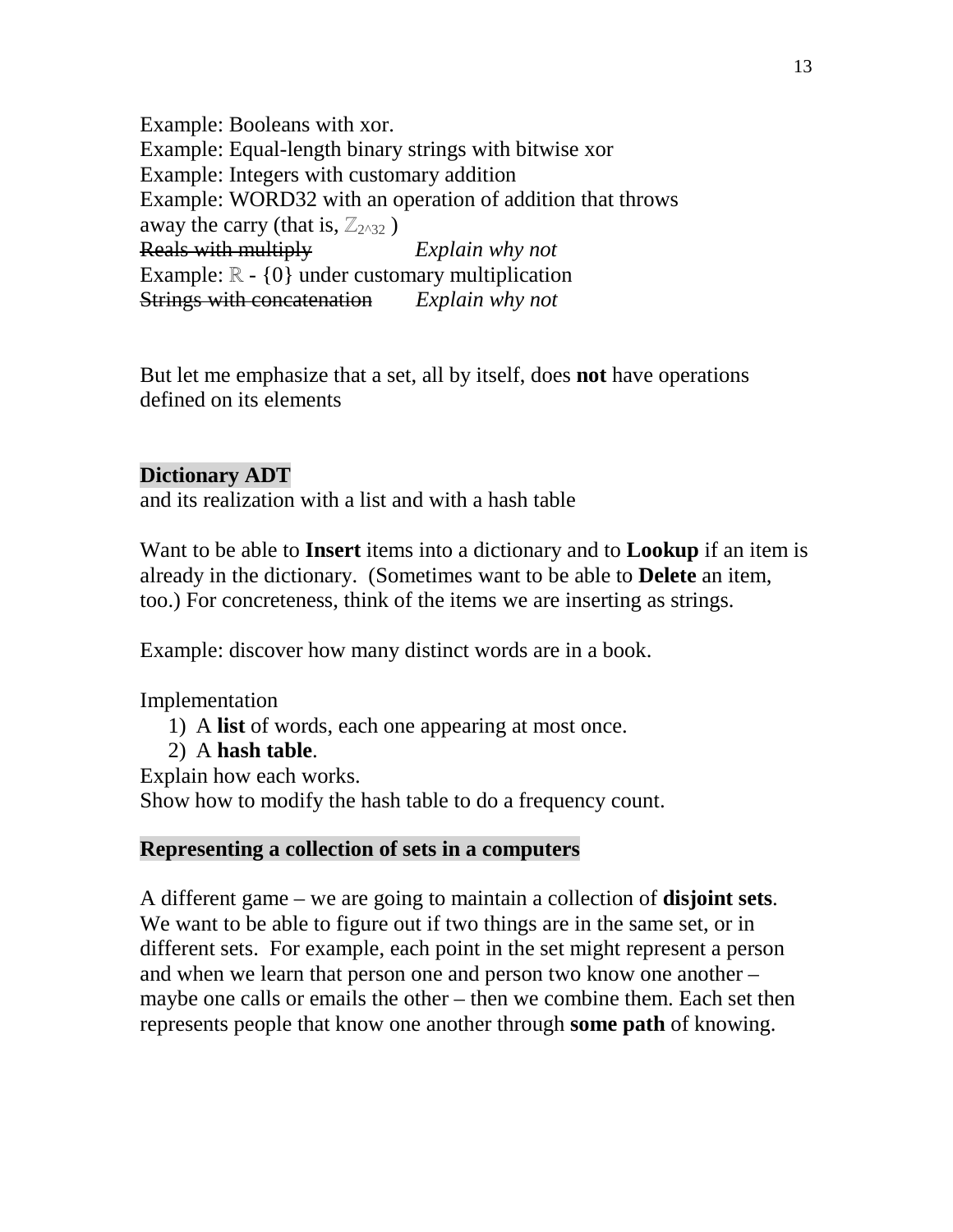

More interesting applications will come later, when we do graph theory. You want to realize

- **find**(x) return a *canonical name* for the unique set containing *x*. x and y are in the same set iff  $find(x)=find(y)$
- **union(x,y) merge the sets containing x and y.**
- **makeset** (x) create a set containing the element x. Return a canonical name for it

Naïve implementation: list of elements

Smarter – "union/find data structure" **Union by rank**

# **Collapsing find.**

Any sequence of *n* operations takes  $n \square(n)$  time, for an incredibly slows growing function $\square(\eta)$ . [Omit big-O because not yet introduced]

```
Tarjan (1975)
```

```
function MakeSet(x)
    x.parent := xx.rank := 0
function Union(x, y)
    xRoot := Find(x)yRoot := Find(y) if xRoot == yRoot
         return
      // x and y are not already in same set. Merge them.
      if xRoot.rank < yRoot.rank
         xRoot.parent := yRoot
```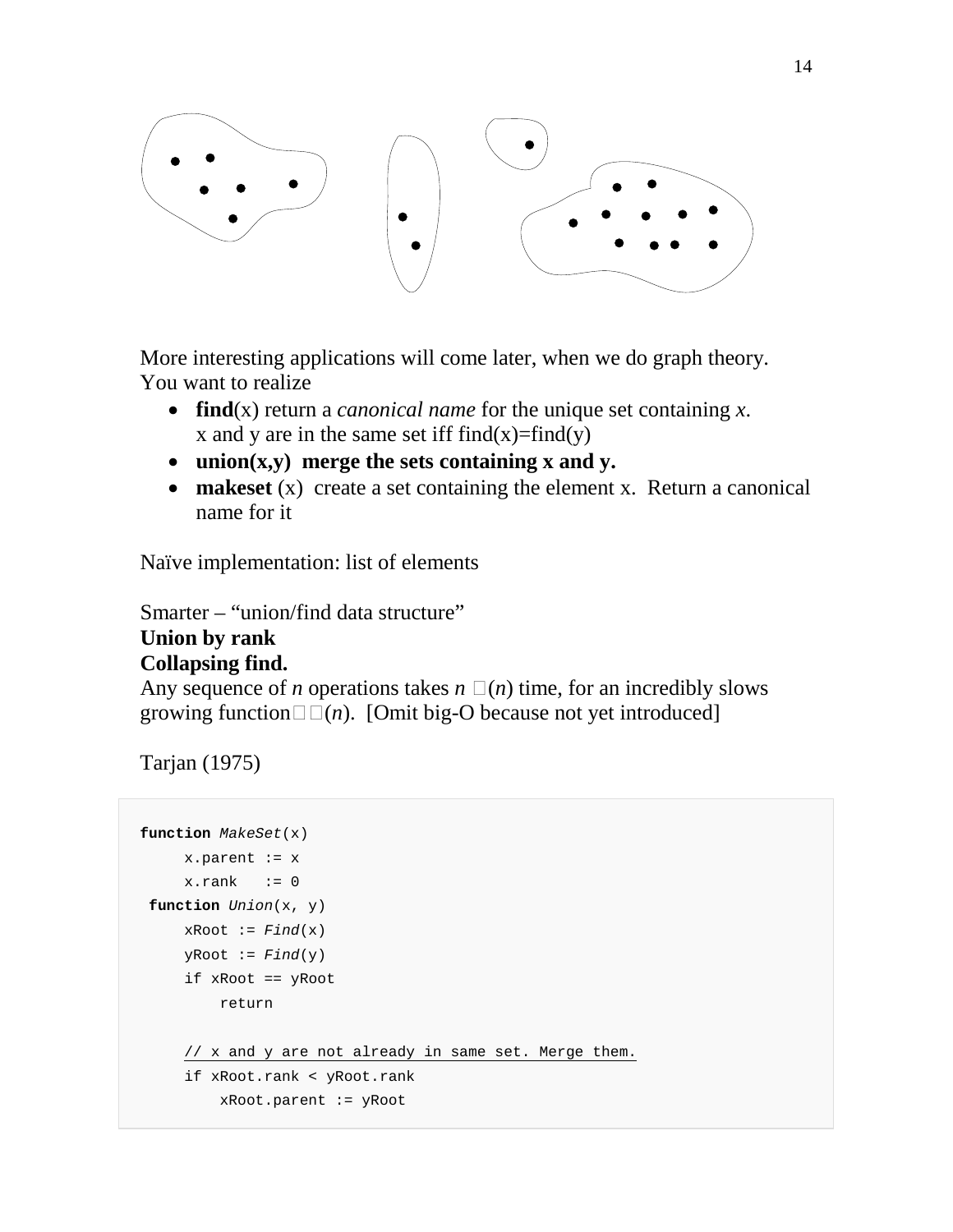```
 else if xRoot.rank > yRoot.rank
     yRoot.parent := xRoot
 else
     yRoot.parent := xRoot
     xRoot.rank := xRoot.rank + 1
```
The second improvement, called *path compression*, is a way of flattening the structure of the tree whenever *Find* is used on it. The idea is that each

```
function Find(x)
      if x.parent != x
         x.parent := Find(x.parent)
     return x.parent
```
# **Power Set**

P – Power set operator, unary operator (takes 1 input).  $P(x)$  is the "set of

 all subsets of x"  $P(X) = \{A: A \subseteq X\}$ 

Example:  $X = \{a, b, c\}$ Example:  $\mathcal{P}(\mathbb{N})$ 

Variant notation:  $\mathcal{P}(X) = 2^X$ 

Notation is suggestive of size – For *X* finite,  $|P(X)| = 2^{|X|}$